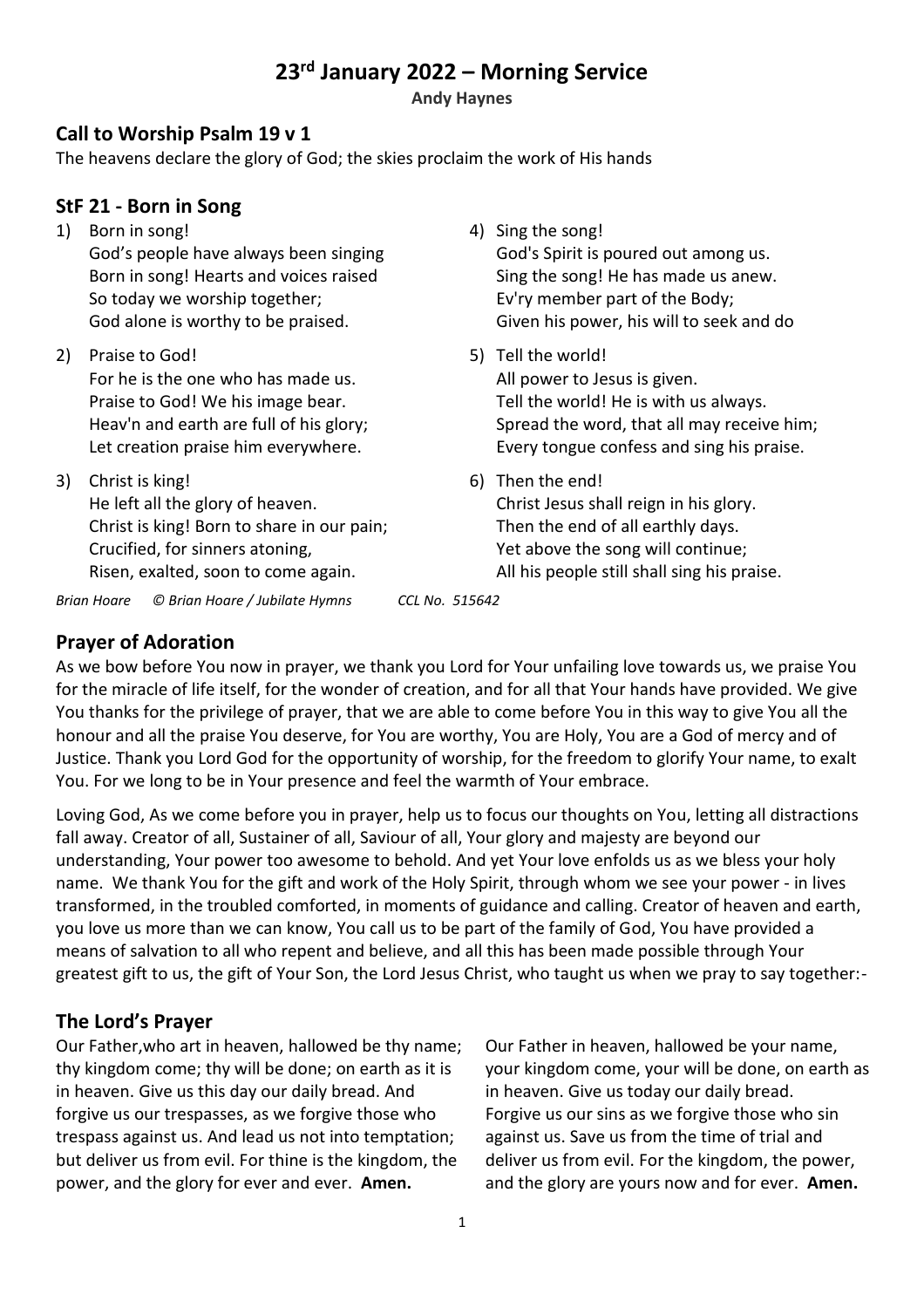## **StF 391 – O breath of life come sweeping through us**

- 1) O breath of life, come sweeping through us, Revive your church with life and power; O Breath of life, come, cleanse, renew us, And fit your church to meet this hour.
- 3) O Breath of love, come, breathe within us, Renewing thought and will and heart; Come, love of Christ, afresh to win us, Revive your church in every part.
- 2) O Wind of God, come, bend us, break us, Till humbly we confess our need; Then in your tenderness remake us, Revive, restore; for this we plead.

*Elizabeth Ann Head CCL No. 515642*

### **Reading: Luke 4:14 – 30**

Jesus returned to Galilee in the power of the Spirit, and news about Him spread through the whole countryside. He was teaching in their synagogues, and every one praised Him. He went to Nazareth, where He had been brought up, and on the Sabbath day He went into the synagogue, as was His custom. He stood up to read, and the scroll of the prophet Isaiah was handed to Him. Unrolling it, He found the place where it is written:-

'*The Spirit of the Lord is on me, because He has anointed me to proclaim good news to the poor. He has sent me to proclaim freedom for the prisoners and recovery of sight for the blind, to set the oppressed free, to proclaim the year of the Lord's favour*.'

Then He rolled up the scroll, gave it to the attendant and sat down. The eyes of everyone in the synagogue were fastened on Him. He began by saying to them 'Today this scripture is fulfilled in your hearing.' All spoke well of Him and were amazed at the gracious words that came from His lips. 'Isn't this Joseph's son?' they asked. Jesus said to them 'Surely you will quote this proverb to me: "Physician, heal yourself!" And you will tell me "Do here in your home town what we have heard that you did in Capernaum"' 'Truly I tell you' He continued, 'No prophet is accepted in his home town. I assure you that there were many widows in Israel in Elijah's time, when the sky was shut for three and a half years and there was severe famine throughout the land. Yet Elijah was not sent to any of them, but to a widow in Zarephath in the region of Sidon. And there were many in Israel with leprosy in the time of Elisha the prophet, yet not one of them was cleansed – only Naaman the Syrian.'

All the people in the synagogue were furious when they heard this. They got up, drove Him out of the town, and took Him to the brow of the hill on which the town was built, in order to throw Him off the cliff. But He walked right through the crowd and went on His way.

#### **StF 264 – Make way**

- 1) Make way, make way, for Christ the King In splendour arrives. Fling wide the gates and welcome Him Into your lives.
- *Ch) Make way! (Make way!) Make way! (Make way!) For the King of Kings (For the King of Kings) Make way! (Make way!) Make way! (Make way!) And let His Kingdom in.*
- 2) He comes the broken hearts to heal The prisoners to free. The deaf shall hear, the lame shall dance, The blind shall see.
- 3) And those who mourn with heavy hearts, Who weep and sigh; With laughter, joy and royal crown He'll beautify.
- 4) We call you now to worship Him, As Lord of all. To have no gods before Him Their thrones must fall!

*Graham Kendrick © 1986 Thankyou Music CCL No. 515642*

2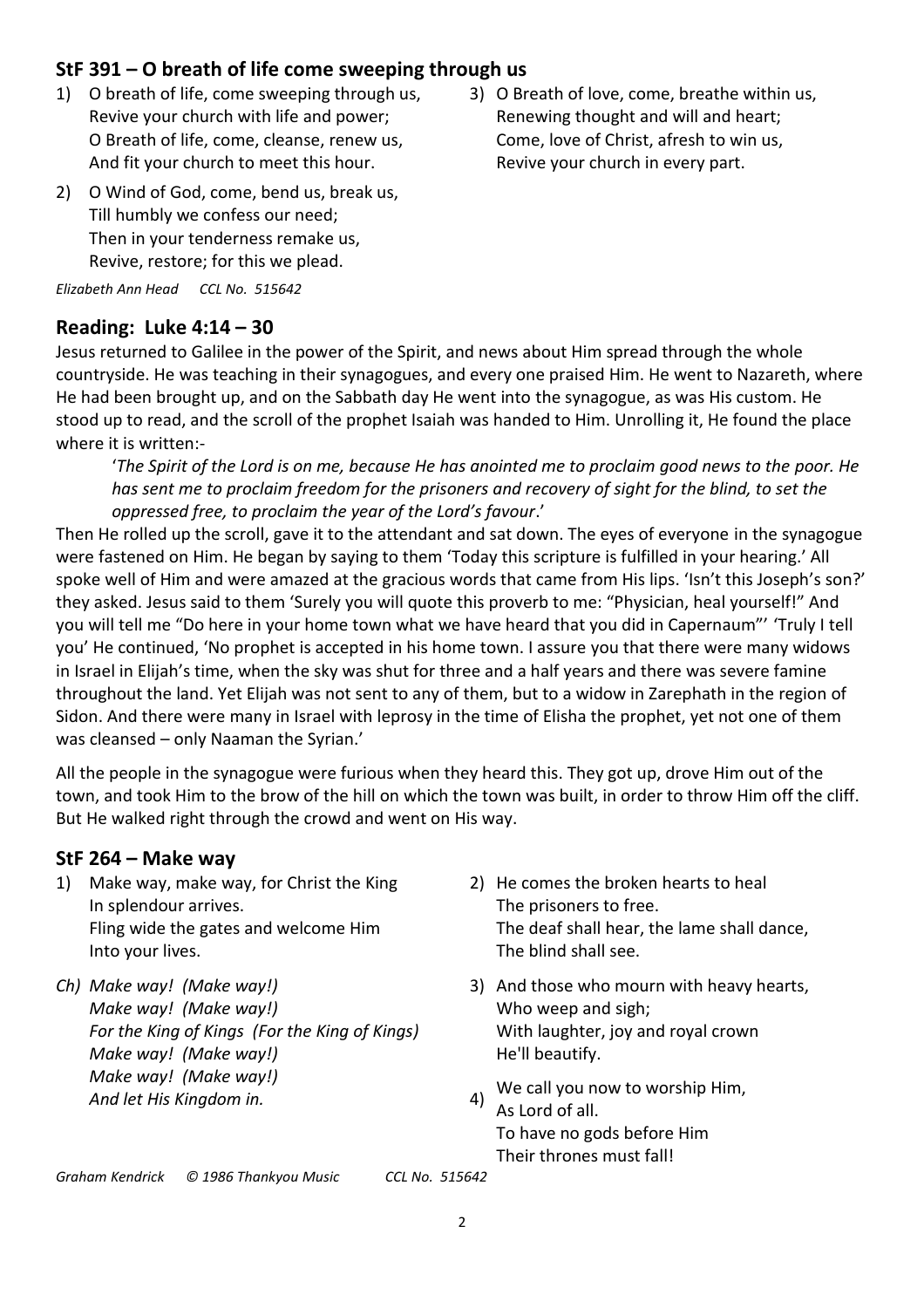#### **Sermon**

Luke has recorded for us in chapter 2 of his gospel, the time when Jesus, aged 12 years old, was 3 days in the temple, sitting with the Jewish teachers. Verse 47 tells us that 'everyone who heard Him was amazed at His understanding and his answers.' In chapter 3 Luke deals with the teaching of John the Baptist right up to the point where Jesus himself was baptised by John in the river Jordan. Megan spoke of this on Sun 9th Jan. Verse 22 tells us that 'the Holy Spirit descended on Him in bodily form like a dove. And a voice came from heaven; 'You are my Son, whom I love; with You I am well pleased.' Notice the involvement here of God, Jesus and the Holy Spirit – the Trinity is evident in the Baptism.

Following this, Luke tells us at the beginning of chapter 4 that Jesus 'was led by the Spirit into the wilderness, where for forty days He was tempted by the devil'. Note that even good people are tempted by Satan. Therefore we all need to be on our guard! After all these events, Jesus is ready to begin His ministry, and this is where we pick up the story from our lectionary reading for today, beginning at Luke 4 verse 14 'Then Jesus returned to Galilee, and the power of the Holy Spirit was with Him.'

Notice how many times we have been told that the third person of the trinity was with Him. There lies another lesson for us all today – if Jesus needed the Holy Spirit to enable Him to do His Fathers work, how much more should we be relying on his help in all we do in our lives – especially our church life! And the news about Jesus spread throughout the countryside, and everyone praised him. By verse 16 we are told that 'He went to Nazareth, where He had been brought up, and on the Sabbath day He went into the synagogue, as was His custom. He stood up to read'

The scroll that was handed to Him was that of Isaiah, and we are told that Jesus then found the place where it is written: "The Spirit of the Lord is on me, because he has anointed me to proclaim good news to the poor. He has sent me to proclaim freedom for the prisoners and recovery of sight for the blind, to set the oppressed free, to proclaim the year of the Lord's favour." (Isaiah 61 v 1&2a). Then we are told that Jesus rolled up the scroll, gave it back to the attendant, and sat down. All eyes were fixed upon Him. All spoke well of Him and were amazed. It seems they marvelled at the eloquent words He spoke. 'So, all's fine then,' I hear you say. 'All appears to be going very well.' And you'd like to think so, wouldn't you? Bit like us today – we've gathered on line to praise Jesus, we are well impressed with His teaching, all is good, and we'll be back next week for more.

But then Jesus drops a bombshell on them by saying in verse 21 "Today this scripture is fulfilled in your hearing". Immediately they begin to question who He is! "Isn't this Joseph's son?" In Matthews gospel (13v55), as in Marks account (6v3), it says "Isn't He the carpenter's son, isn't His mother Mary, aren't His brothers James, Joseph, Judas and Simon? Aren't His sisters living here?" Jesus responds (v24) by saying that "no prophet is accepted in his home town". He further illustrates this by giving the example of Elijah, saying there were many widows in Israel at the time of the famine, and yet the prophet was sent to the widow at Sidon. Jesus also tells them that there were many lepers in Israel at the time of Elisha, but only Naaman of Syria was healed.

Jesus was well aware of these historic incidents, and knew how the people of God had strayed away and not been faithful in times past. I wonder sometimes if we aren't the same today, and that is why we see the apathy towards Christianity in our own nation?

Jesus certainly hit a nerve here because at hearing His words we are told that they dragged Jesus out of the synagogue and took Him to the top of the hill to throw Him over the cliff! I'd like us to put ourselves in their shoes for a minute though – or should I say sandals! They had seen Jesus grow up in Nazareth. And although He had been a good and upright citizen (for he knew no sin), His miraculous ministry only began after his baptism. So it appeared to them that Jesus was just an ordinary good guy from an ordinary family. Now, suddenly, Jesus is asking them to accept the fact that He was the one the prophet Isaiah spoke about 700 years earlier. To be fair, it was a big ask. It was a rather difficult pill for them to swallow! Just like it is for us today when we are called to do things we don't want to do!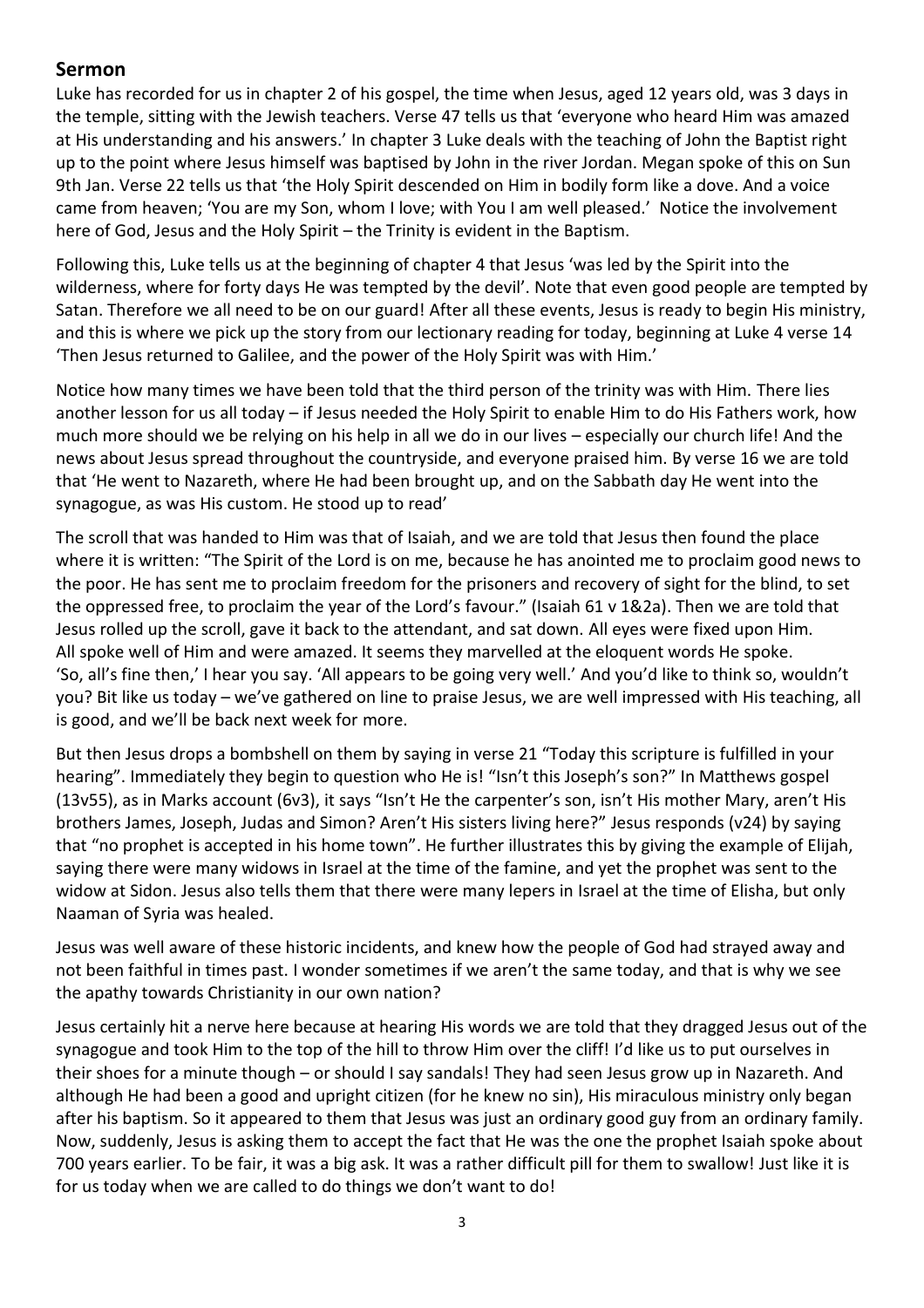How often do we honestly put ourselves out for the work of the kingdom? We tend to volunteer for the jobs that we enjoy, and still often moan about them. Do we think Jesus is a good guy – but object if He calls us to do something against our will?

If we pick the bits of His teaching that sit well with us – but ignore any challenging instructions, then aren't we the same as these folk at Nazareth? Because on hearing what Jesus said, they dragged Him out of the synagogue and hauled Him to the top of the hill to throw Him over. If we'd have been faced with this same situation, wouldn't we have reacted the same as they did – physically removing Him from the synagogue. Well, I suggest not quite. We'd have had a meeting first – then chucked him out!

But seriously, these were God's chosen people – I ask the question, what should they have done? They could have taken a lesson from Jesus, for there are many examples of Him praying to the Father. Couldn't they have prayed for guidance? Shouldn't we be doing the same in all situations – seeking God's guidance? Instead, we fall into the trap of going with the flow, following the crowd, acting on gut feelings. Sometimes life's so busy that we don't have time for prayer – we just get on with the action. But prayer is the best action we can take, and it should be the power house of the church.

But because of their doubt and lack of faith Jesus could not perform His miracles there. (V 23 b)"Do here in your home town what we have heard you did in Capernaum". They could have known forgiveness of sin, they could have had their eyes opened, but they remained spiritually blind. They could have been healed but they rejected Jesus. And that's true of many people in this day and age. Many know His name, but it's a swear word to them. Many know the stories, but they choose to ignore them. Science is the new Bible. Everyone wants proof, but they fail to seek the truth. But before we get carried away and condemn and judge the world, perhaps we should examine ourselves. After all, the people who rejected Jesus were in the synagogue. They knew the scriptures. They were people of God. Believers.

That's quite worrying isn't it? For we too are believers, we have a knowledge of scripture. And more than that – we have the full story of Jesus, we know what happens next, we have the complete picture. But how many doubts and distractions cause a hindrance to what God could be doing amongst us if we only had the faith to make it possible? Just as Jesus couldn't perform any miracles in that place due to their lack of faith, I wonder how many times we perhaps hinder the work of the Holy Spirit because of our lack of belief? The people in our story saw things as they were, they refused to see things differently. Are we acting the same and refusing to move forward for God? A question worth considering?

So I said there were no miracles performed in that place. Not quite true, for there was at least one we know about! Verses 29&30 "they took Him to the brow of the hill on which the town was built, in order to throw him off. But He walked right through the crowd and went on His way". We are told they were all furious. They drove Jesus out we are told, and took Him up the hill. How did He get away I ask? Perhaps they were blinded by bright sunlight? I say that because in 2 Kings v 6 we are told that Elisha prayed to God and the Syrian army were temporary blinded as they were about to attack the Israelites. Or perhaps in their anger and temper they were arguing amongst themselves about what to do next? I say that because in 1 Samuel 14 we are told that the Philistine army became confused and panic stricken, turning on themselves instead of fighting Israel's army. Perhaps they got confused and ended up disagreeing with each other. I say that because in 2 Chronicles 20 we read the story of the Ammonites and the Moabites attacking the Edomites and then each other, when they were actually supposed to be combining forces to attack Judah. God's hand at work in all these obscure situations.

And so this was the miracle – Jesus's time had not yet come, He had much work to do, and He miraculously walked from their midst unharmed. God pulled Him out of their and He went on his way. The Son of God had been in their presence but they failed to recognise Him, and because of that they received none of the blessings He could have bestowed upon them. We must be sure that this doesn't happen to us, to be aware of His presence, trusting in the word, being faithful and true so that we are open to the work He calls us to do by the power of the Holy Spirit abiding in all those who believe in Jesus. Amen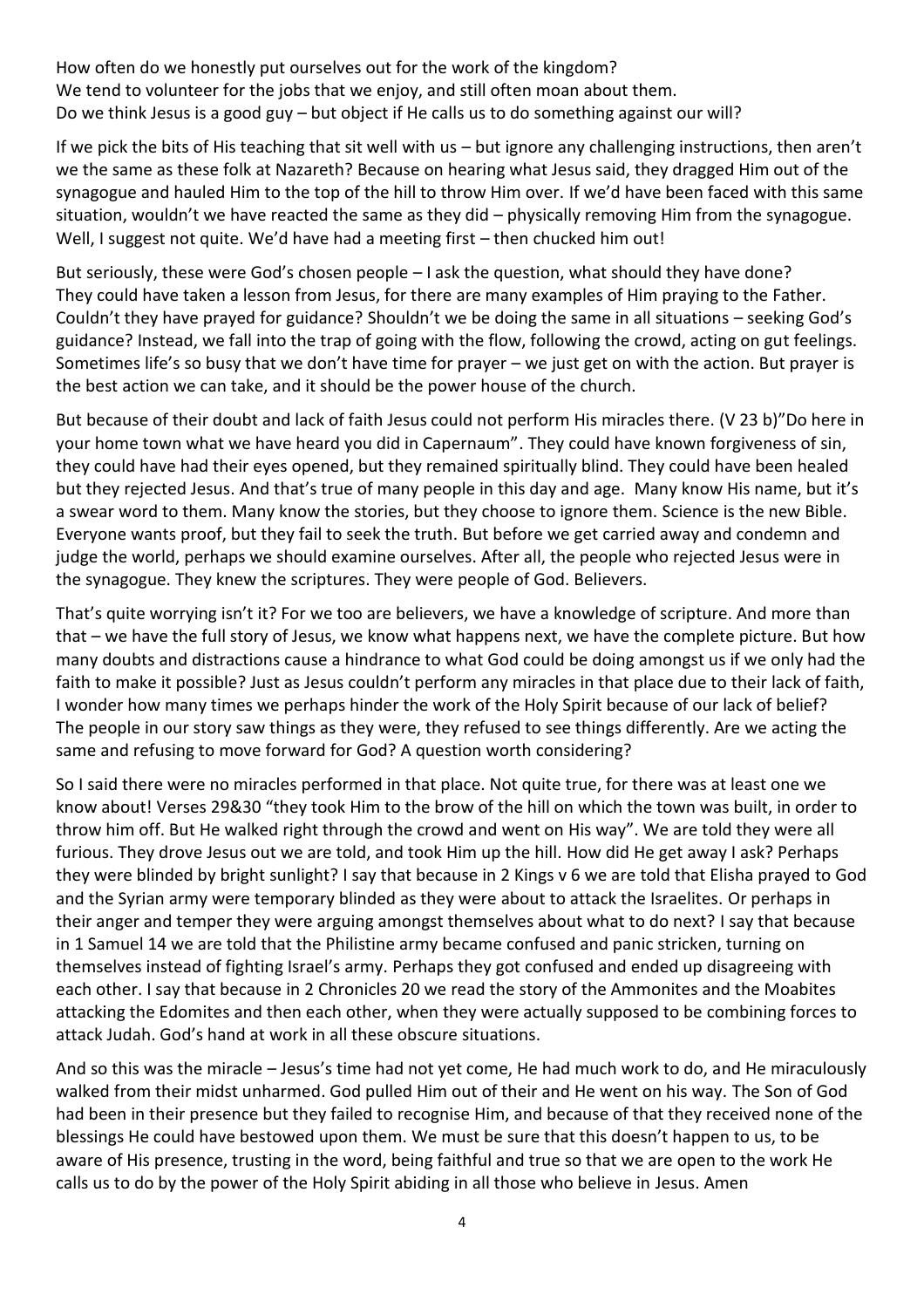### **StF 354 – Jesus is the name we honour**

- 1) Jesus is the name we honour; Jesus is the name we praise. Majestic name above all other names, The highest heaven and earth proclaim That Jesus is our God.
- *Ch) We will glorify, we will lift Him high, We will give Him honour and praise. We will glorify, we will lift Him high, We will give Him honour and praise.*
- 2) Jesus is the name we worship; Jesus is the name we trust. He is the King above all other kings, Let all creation stand and sing That Jesus is our God.
- 3) Jesus is the Father's splendour; Jesus is the Father's joy. He will return to reign in majesty, And every eye at last will see That Jesus is our God.

*Philip Lawson-Johnston © 1991 Thankyou Music CCL No. 515642*

### **Prayers of Intercession**

Dear Lord God, as we have studied Your word and seen how Jesus was rejected in His own town, so we realise that this rejection is a world-wide issue to this day, where men and women do not accept Your Son, and do not know of His love and sacrifice made for the salvation of all who believe. And so help us to be conscious of this, and to realise that you have called us to be witnesses of that love, to be a light shining in a darkened world, pointing others to Christ. So help us to reach out to the lost, finding confidence in your promises, and becoming aware of the opportunities You bring our way to evangelise to our fellow human beings everywhere. But before we do so, expose to us any unconfessed sins within us, that would hinder such prayers we offer for others, for as James tells us 'The prayer of a righteous person is powerful and effective' So help us to become prayer warriors for the sake of the gospel.

L: Lord in Your mercy **R: Hear our prayer**

Help us to pray for the needs of the world and it's people. Sickened by the ever increasing violence and turmoil around the globe, we pray for innocent victims of war and hatred. We bring before you now all the troubles in Kazakhstan, aware that there are an ever increasing number of dangerous places to live in our world today. We think of Afghanistan, Syria, Yemen, Mali, Lybia, Somalia, Sudan, Nigeria, to name but a few; the list goes on. We think of the threat facing Ukrane, and pray for peace and freedom there. And so dear Lord, we pray that You will convict the world of sin, soften the hearts of those who rule in terror, remove the spiritual blindness from their eyes, and help them to understand the truth. We particularly cry out for persecuted believers everywhere. We admire their bravery, standing firm in their belief and facing imprisonment and torture as a consequence. Give them protection we pray, and bring justice to those who aim to destroy their faith.

L: Lord in Your mercy **R: Hear our prayer**

Father God, we bring before you now our own nation. We have become a people who seek temporary pleasure. We no longer fear you, but live for ourselves instead. We have not been a faithful people in these recent times, and as a result, our peaceful and quiet nation has turned into a chaotic one. So many bad things are happening all around because we have given the enemy a foothold over our lives. Violence and crime are increasing, drug addiction and theft, stabbings and loss of life, so please Lord turn our hearts away from different idols that we have created and help us to walk in ways that honour your Holy name.

L: Lord in Your mercy **R: Hear our prayer**

Dear Lord, we pray now for our local communities. Give our councillor's and leaders wisdom in the decision making that affects our neighbourhoods. We pray for local businesses that they will prosper as they offer services and supplies for the benefit of local residents. We pray for those involved in our health care, and pray for our schools, and local services L: Lord in Your mercy **R: Hear our prayer**